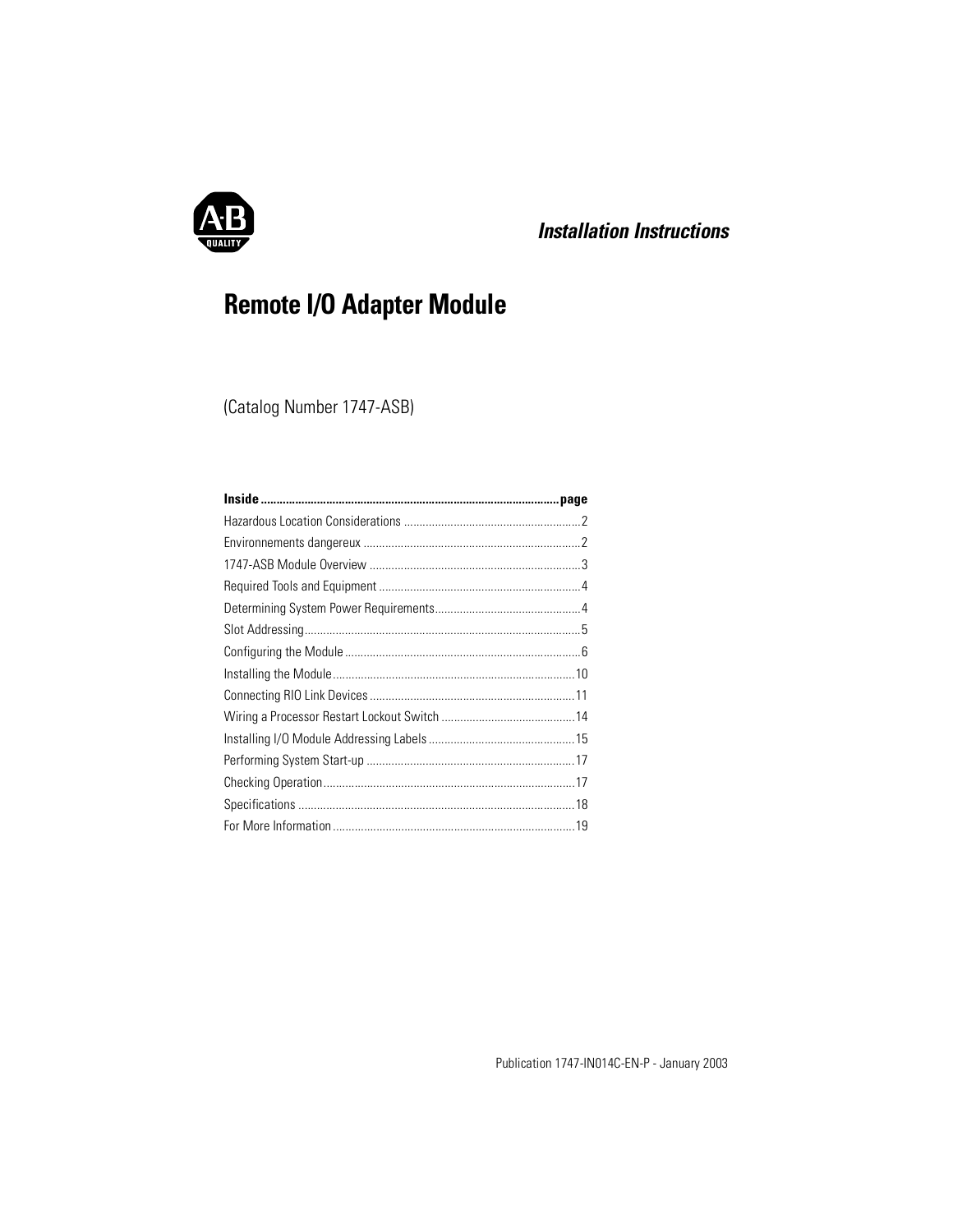# <span id="page-1-0"></span>**Hazardous Location Considerations**

This equipment is suitable for use in Class I, Division 2, Groups A, B, C, D or non-hazardous locations only. The following WARNING statement applies to use in hazardous locations.

#### **WARNING !** EXPLOSION HAZARD • Substitution of components may impair suitability for Class I, Division 2. • Do not replace components or disconnect equipment unless power has been switched off or the area is known to be non-hazardous. • Do not connect or disconnect components unless power has been switched off or the area is known to be non-hazardous.

• All wiring must comply with N.E.C. article 501-4(b).

## <span id="page-1-1"></span>**Environnements dangereux**

Cet équipement est conçu pour être utilisé dans des environnements de Classe I, Division 2, Groupes A, B, C, D ou non dangereux. La mise en garde suivante s'applique à une utilisation dans des environnements dangereux.

#### **AVERTISSEMENT**



#### DANGER D'EXPLOSION

- La substitution de composants peut rendre cet équipement impropre à une utilisation en environnement de Classe I, Division 2.
- Ne pas remplacer de composants ou déconnecter l'équipement sans s'être assuré que l'alimentation est coupée.
- Ne pas connecter ou déconnecter des composants sans s'être assuré que l'alimentation est coupée.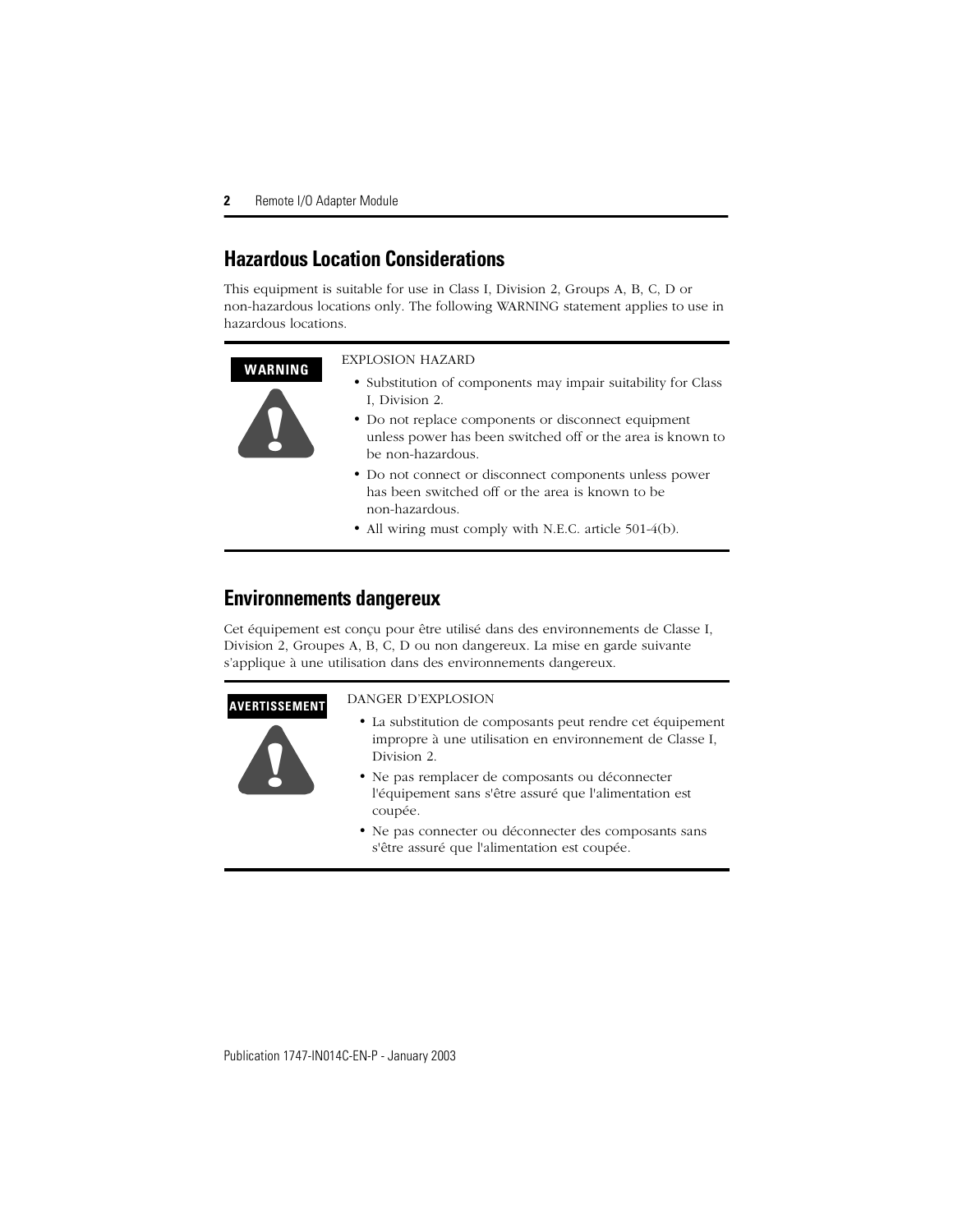## <span id="page-2-0"></span>**1747-ASB Module Overview**

The 1747-ASB module is an SLC 500 single-slot, RIO communication link module. It occupies the first slot (slot 0) of a 1746 remote chassis, where the SLC processor normally resides.

The 1747-ASB module is an adapter, or slave, on the RIO link, and the master of the remote chassis and remote expansion chassis in which it is installed. *Remote expansion chassis are optional.* The module acts as a gateway between the scanner and the I/O modules residing in the remote chassis and remote expansion chassis. It maps the image of the I/O modules in its remote chassis and remote expansion chassis directly to the SLC or PLC processor image.

Output data is sent from the scanner of either the SLC *or* PLC local chassis to the 1747-ASB module across the RIO link. This data is automatically transferred to the output modules across the chassis backplane by the 1747-ASB module. Inputs from the input modules are collected via the backplane by the 1747-ASB module and sent back to the scanner across the RIO link. No user programming of the 1747-ASB module is necessary.

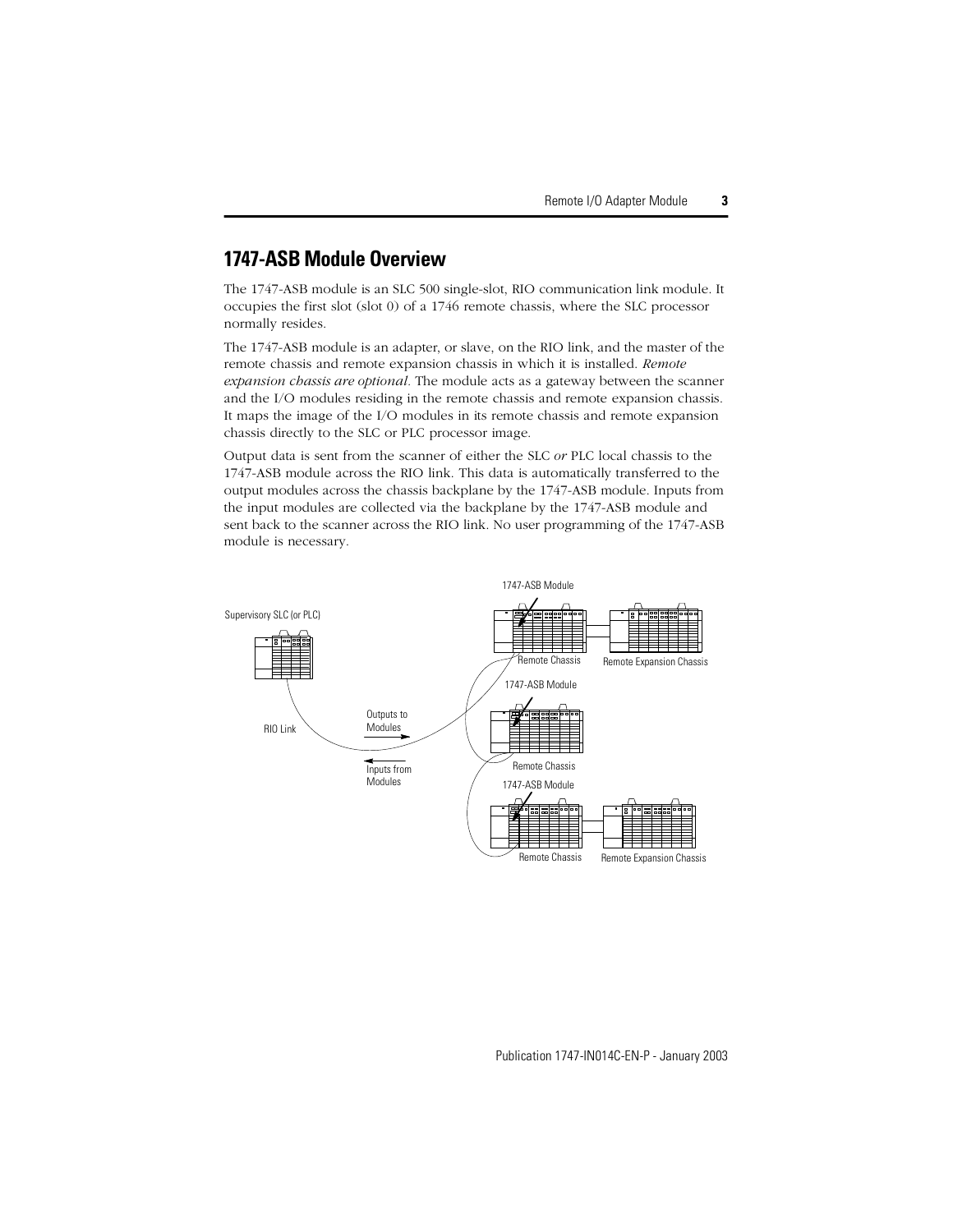### **Hardware Features**



# <span id="page-3-0"></span>**Required Tools and Equipment**

Have the following tools and equipment ready:

- medium blade screwdriver
- (2) 1/2 watt terminating resistors (See [page 18](#page-17-1) for correct size.)
- an adequate length of RIO communication cable (Belden™ 9463) for your specific application. (See [page 18](#page-17-1) for maximum cable distances.)

# <span id="page-3-1"></span>**Determining System Power Requirements**

Review the power requirements of your system to ensure that the chassis supports placement of the 1747-ASB module. The adapter consumes 600 mA at 5V dc. For a detailed list of device load currents, refer to the *SLC 500 Fixed Hardware Style Installation and Operation Manual*, publication number 1747-6.21; the *SLC 500 Modular Hardware Style User Manual,* publication number 1747-UM011, or the appropriate Technical Data sheet.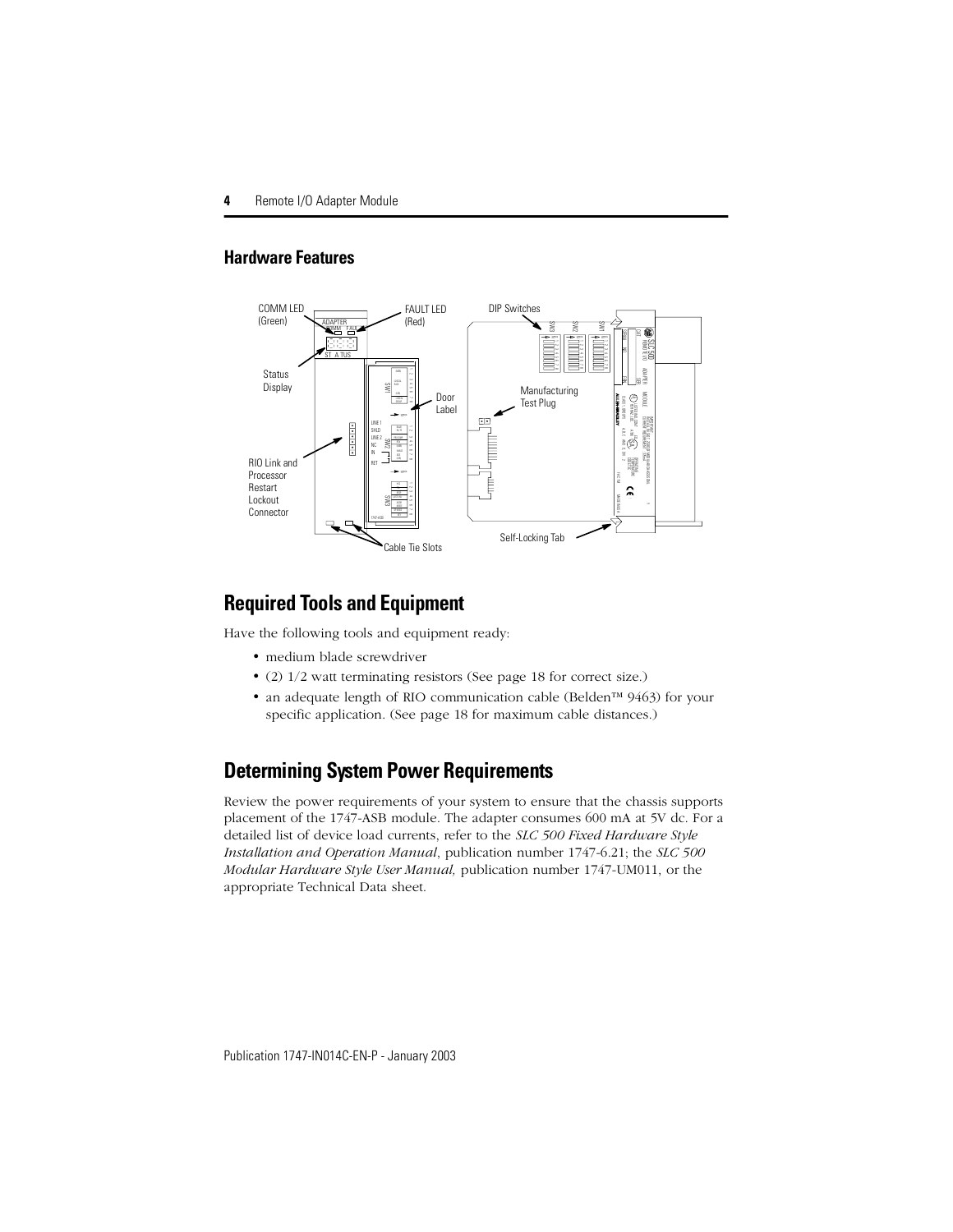## <span id="page-4-0"></span>**Slot Addressing**

#### **Slot Numbering**

The 1747-ASB module is capable of controlling 30 slots. When expansion chassis are used, the 1747-ASB module treats all of the I/O modules as if they are installed in a single chassis.

The remote chassis and remote expansion chassis slots are numbered from 0 to 30. The 1747-ASB module *must* reside in slot 0. Slots numbered 31 and above cannot be used.

**IMPORTANT** Installing modules in slot 31 or above results in a module error.

#### **Addressing I/O Modules**

SLC and PLC processors address the I/O modules residing in the chassis by logical rack and logical group. Slot addressing refers to how each chassis slot is assigned a specific amount of the 1747-ASB module image. The amount depends on which type of slot addressing you choose; 2-slot, 1-slot, and 1/2-slot addressing is available, as shown below.

**IMPORTANT** Due to SLC and PLC addressing differences, when the 1747-ASB module is used with an SLC processor, the image bit numbers are 0 to 7, 8 to 15 decimal. When the 1747-ASB module is used with a PLC processor, the image bit numbers are 0 to 7, 10 to 17 octal.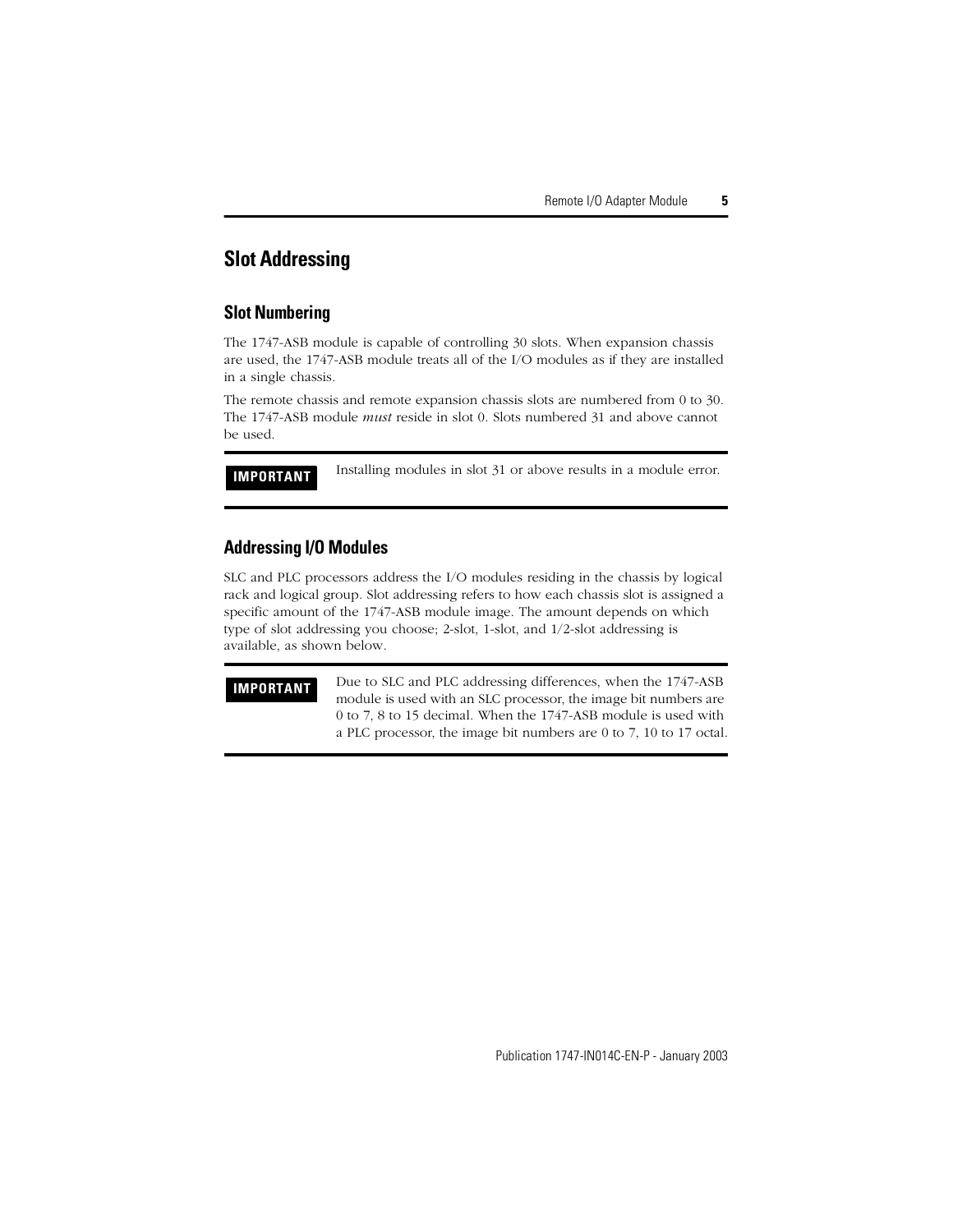

For more information on addressing, refer to the *Remote I/O Adapter Module User Manual*, publication number 1747-6.13.

# <span id="page-5-0"></span>**Configuring the Module**

The 1747-ASB module parameters are configured by three DIP switches, shown below.

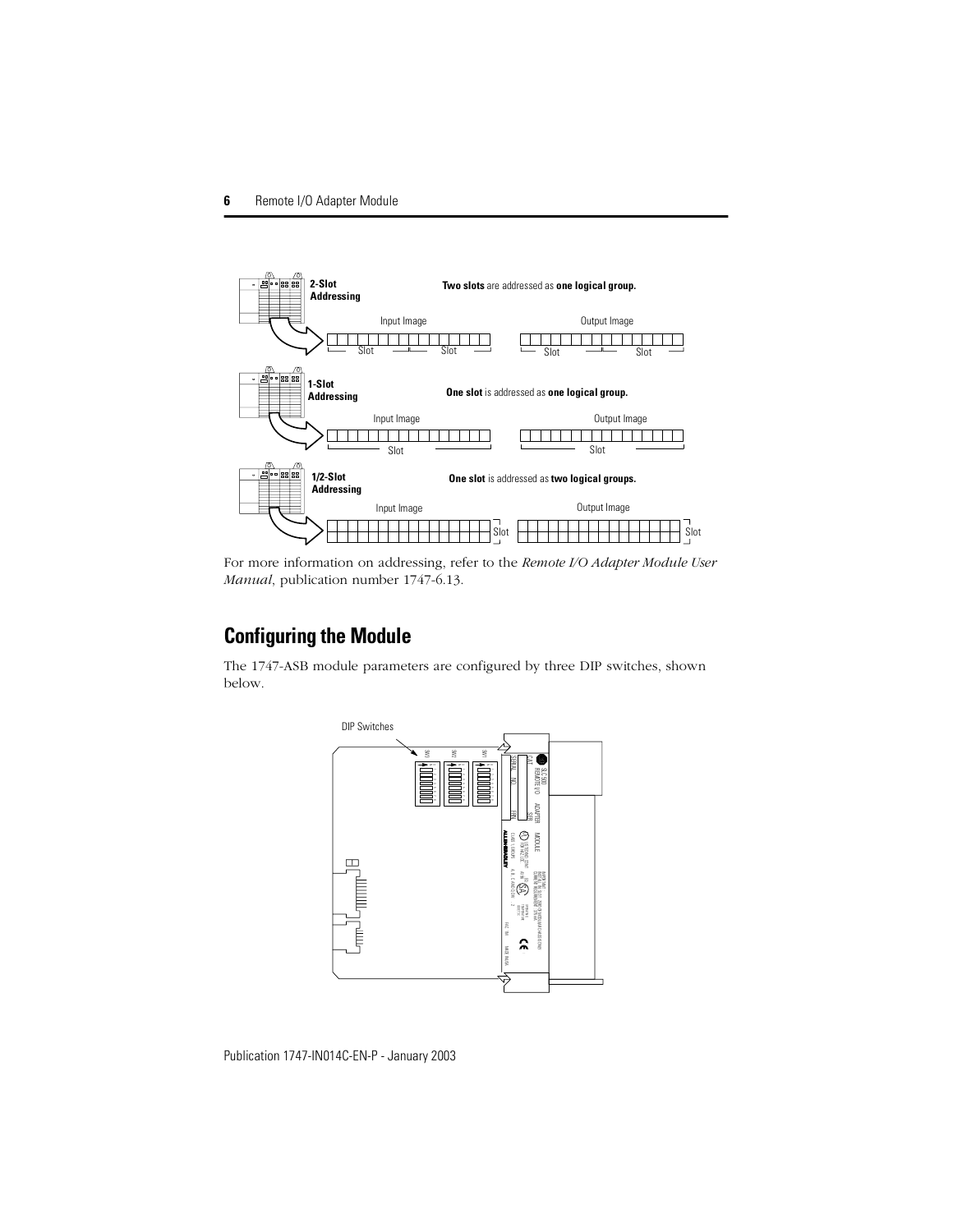#### **Configuration Parameters**

The DIP switches allow you to configure the following items:

- **Starting Logical Rack Number (Logical Rack)** is the 1747-ASB module's starting logical rack number in the scanner's image.
- **Starting Logical Group Number (Logical Group)** is the 1747-ASB module's starting logical group number within the scanner's image.
- **Baud Rate (Baud Rate) -** is the 1747-ASB module's RIO link communication rate. The baud rate must be the same for all adapters on the RIO link.
- **Primary/Complementary SLC Chassis (PRI/COMP)** determines whether the 1747-ASB module appears to the scanner as a primary or complementary chassis.
- **Adapter Image Size (IMAGE SIZE) -** indicates the I/O image size to be reserved for the adapter. It can be any size between 2 and 32 groups in 2 logical group increments.
- **Hold Last State (HLS) -** determines whether the discrete output modules are held in their last state when:
	- **–** RIO link communication with the 1747-ASB module is lost.
	- **–** The scanner inhibits the 1747-ASB module.
	- **–** The scanner sends Reset, Adapter Decide commands to the 1747-ASB module.
- **Processor Restart Lockout (PRL)** determines whether the 1747-ASB module automatically resumes RIO link communications if communication is lost and then restored.
- **Link Response Time (RESP)** selects restricted or unrestricted RIO link response time.
- **Last Chassis/PLC-3 Backup (LAST CHA)** When the 1747-ASB module is used with a PLC-2 or PLC-5, this switch indicates to the scanner that the 1747-ASB module is the last adapter mapped into the 1747-ASB module's highest logical rack. When using a PLC-3 processor, the switch determines whether the 1747-ASB module supports the PLC-3 backup function.
- **Addressing Mode (ADDR MODE) -** determines the 1747-ASB module's remote chassis and remote expansion chassis addressing mode. 2-slot, 1-slot, and 1/2-slot are available.
- **Specialty I/O Mode (SP MODE) -** determines whether the 1747-ASB module discretely maps or block transfer maps specialty I/O modules in its remote chassis and remote expansion chassis.
- **I/O Module Keying (KEY)** determines if the 1747-ASB module saves its current I/O module and DIP switch configuration to its non-volatile memory, or if the 1747-ASB module compares the current I/O module and DIP switch configuration to the one saved in its non-volatile memory.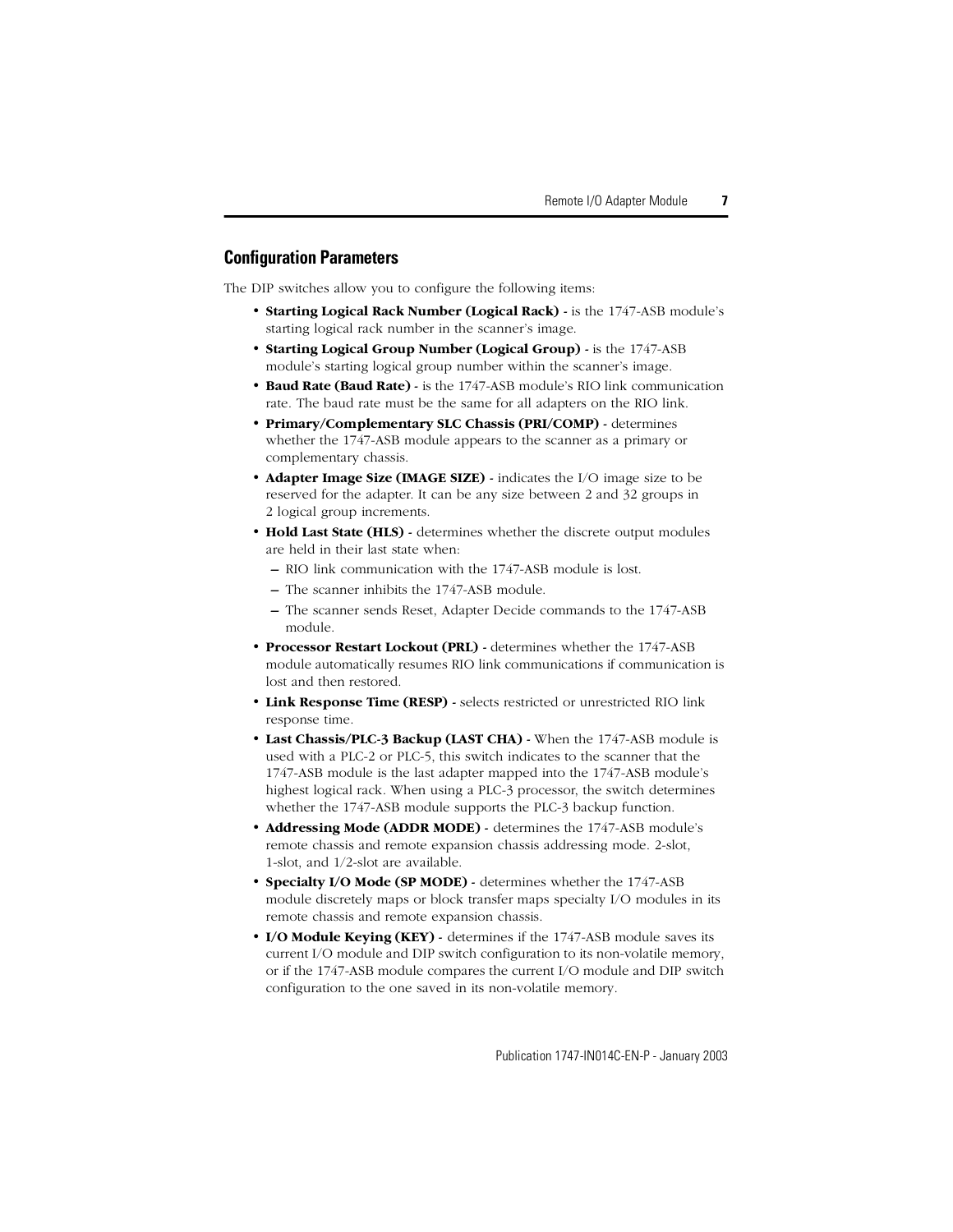### **Dip Switch Settings**

| SW1              |                         |                                                                |                |                                                            |                          |                           |                                                                                                                                                                                                                                                                         |
|------------------|-------------------------|----------------------------------------------------------------|----------------|------------------------------------------------------------|--------------------------|---------------------------|-------------------------------------------------------------------------------------------------------------------------------------------------------------------------------------------------------------------------------------------------------------------------|
|                  |                         |                                                                |                |                                                            | <b>Local Rack Number</b> |                           |                                                                                                                                                                                                                                                                         |
| $\geq$           | $\rightarrow$           | Logical Rack Number Bit 5<br>(Most Significant Bit)            |                | $ON = 0$                                                   |                          | $OFF = 1$                 |                                                                                                                                                                                                                                                                         |
|                  | $\sim$                  | Logical Rack Number Bit 4                                      |                |                                                            |                          |                           |                                                                                                                                                                                                                                                                         |
|                  | دے<br>$\rightarrow$     | Logical Rack Number Bit 3                                      |                |                                                            |                          | <b>Local Group Number</b> |                                                                                                                                                                                                                                                                         |
|                  | cn                      | Logical Rack Number Bit 2<br>Logical Rack Number Bit 1         |                | 7                                                          |                          | 8                         | Group                                                                                                                                                                                                                                                                   |
|                  | 9                       | Logical Rack Number Bit 0 (LSB)                                |                | 0 <sub>N</sub>                                             |                          | 0 <sub>N</sub>            | 0 (default)                                                                                                                                                                                                                                                             |
|                  | ┙<br>$\infty$           | Logical Group Number Bit 1 (MSB)<br>Logical Group Number Bit 0 |                |                                                            | 0 <sub>N</sub>           | 0FF                       | $\overline{2}$                                                                                                                                                                                                                                                          |
|                  | (Least Significant Bit) |                                                                |                | 0FF                                                        |                          | 0 <sub>N</sub>            | 4                                                                                                                                                                                                                                                                       |
|                  |                         |                                                                |                | 0FF                                                        |                          | 0FF                       | <sub>6</sub>                                                                                                                                                                                                                                                            |
| <b>IMPORTANT</b> |                         | example:                                                       |                | from 0 to 77 octal. Rack numbers are determined by setting |                          |                           | The ASB module can be configured as any logical rack number<br>switches SW1-1 through SW1-6, with ON equivalent to logical 0<br>and OFF equivalent to logical 1. Then, interpret this 6-bit binary<br>value as octal with SW1-6 as the least significant bit (LSB). For |
| <b>SW1-1</b>     | <b>SW1-2</b>            | SW1-3                                                          | SW1-4          | SW1-5                                                      | SW1-6                    |                           | Rack                                                                                                                                                                                                                                                                    |
| 0 <sub>N</sub>   | 0FF                     | ON                                                             | 0 <sub>N</sub> | 0N                                                         | 0FF                      | 21 (octal)                |                                                                                                                                                                                                                                                                         |
| (0)              | (1)                     | (0)                                                            | (0)            | (0)                                                        | (1)                      | 17 (decimal)              |                                                                                                                                                                                                                                                                         |

| <b>SW1-1</b> | <b>SW1-2</b> | SW1-3 | SW1-4 | SW1-5 | SW1-6 | Rack                       |
|--------------|--------------|-------|-------|-------|-------|----------------------------|
| 0N           | 0FF          | 0N    | 0N    | 0N    | 0FF   | 21 (octal)<br>17 (decimal) |
| (0)          |              | (0)   | (0)   | (0)   | (1)   |                            |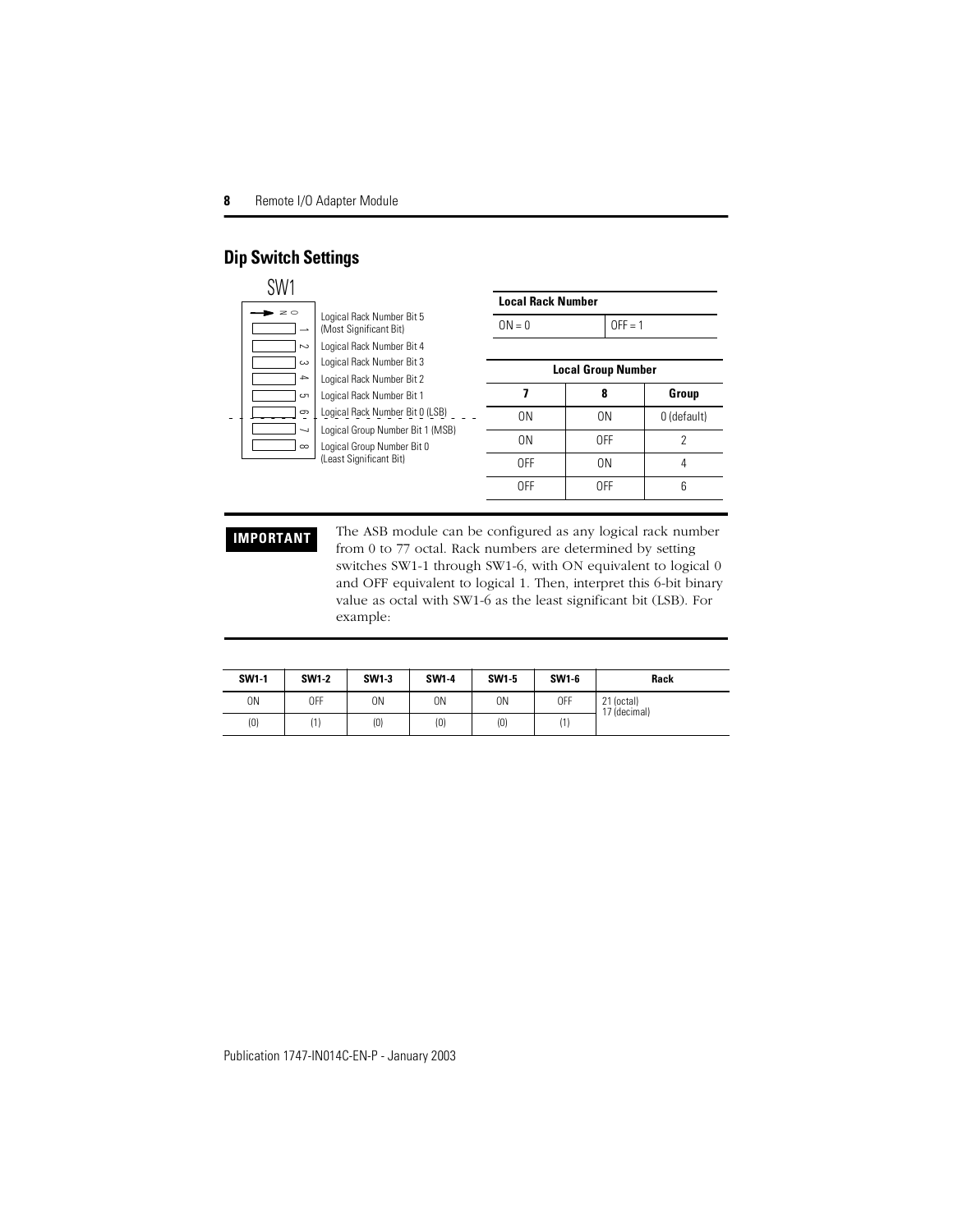

| <b>Baud Rate</b> |                |                  |  |
|------------------|----------------|------------------|--|
| <b>SW2-1</b>     | <b>SW2-2</b>   | <b>Baud Rate</b> |  |
| ΟN               | 0 <sub>N</sub> | 57.6K (default)  |  |
| ΟN               | 0FF            | 115.2K           |  |
| 0FF              | 0 <sub>N</sub> | 230.4K           |  |
| 0FF              | 0FF            | <b>INVALID</b>   |  |

#### **Primary/Complementary Chassis**

| ٦N  | Primary       |
|-----|---------------|
| ገFF | Complementary |

| 1747-ASB Module Image Size |            |            |            |                |  |
|----------------------------|------------|------------|------------|----------------|--|
| 5                          | 6          | 7          | 8          | <b>Groups</b>  |  |
| 0N                         | 0N         | 0N         | 0N         | $\overline{2}$ |  |
| 0N                         | 0N         | 0N         | <b>OFF</b> | 4              |  |
| 0N                         | 0N         | 0FF        | 0N         | 6              |  |
| 0N                         | 0N         | <b>OFF</b> | <b>OFF</b> | 8              |  |
| 0N                         | 0FF        | 0N         | $0N$       | 10             |  |
| 0N                         | 0FF        | 0N         | <b>OFF</b> | 12             |  |
| 0N                         | 0FF        | <b>OFF</b> | 0N         | 14             |  |
| 0N                         | <b>OFF</b> | <b>OFF</b> | 0FF        | 16             |  |
| 0FF                        | 0N         | 0N         | 0N         | 18             |  |
| <b>OFF</b>                 | 0N         | 0N         | 0FF        | $20\,$         |  |
| 0FF                        | 0N         | 0FF        | 0N         | 22             |  |
| <b>OFF</b>                 | 0N         | <b>OFF</b> | 0FF        | 24             |  |
| <b>OFF</b>                 | <b>OFF</b> | 0N         | 0N         | 26             |  |
| <b>OFF</b>                 | <b>OFF</b> | 0N         | 0FF        | 28             |  |
| <b>OFF</b>                 | 0FF        | <b>OFF</b> | 0N         | $30\,$         |  |
| <b>OFF</b>                 | <b>OFF</b> | <b>OFF</b> | <b>OFF</b> | 32             |  |

**IMPORTANT** If you are not using complementary I/O, you must set SW2-3 to the OFF, or complementary, position.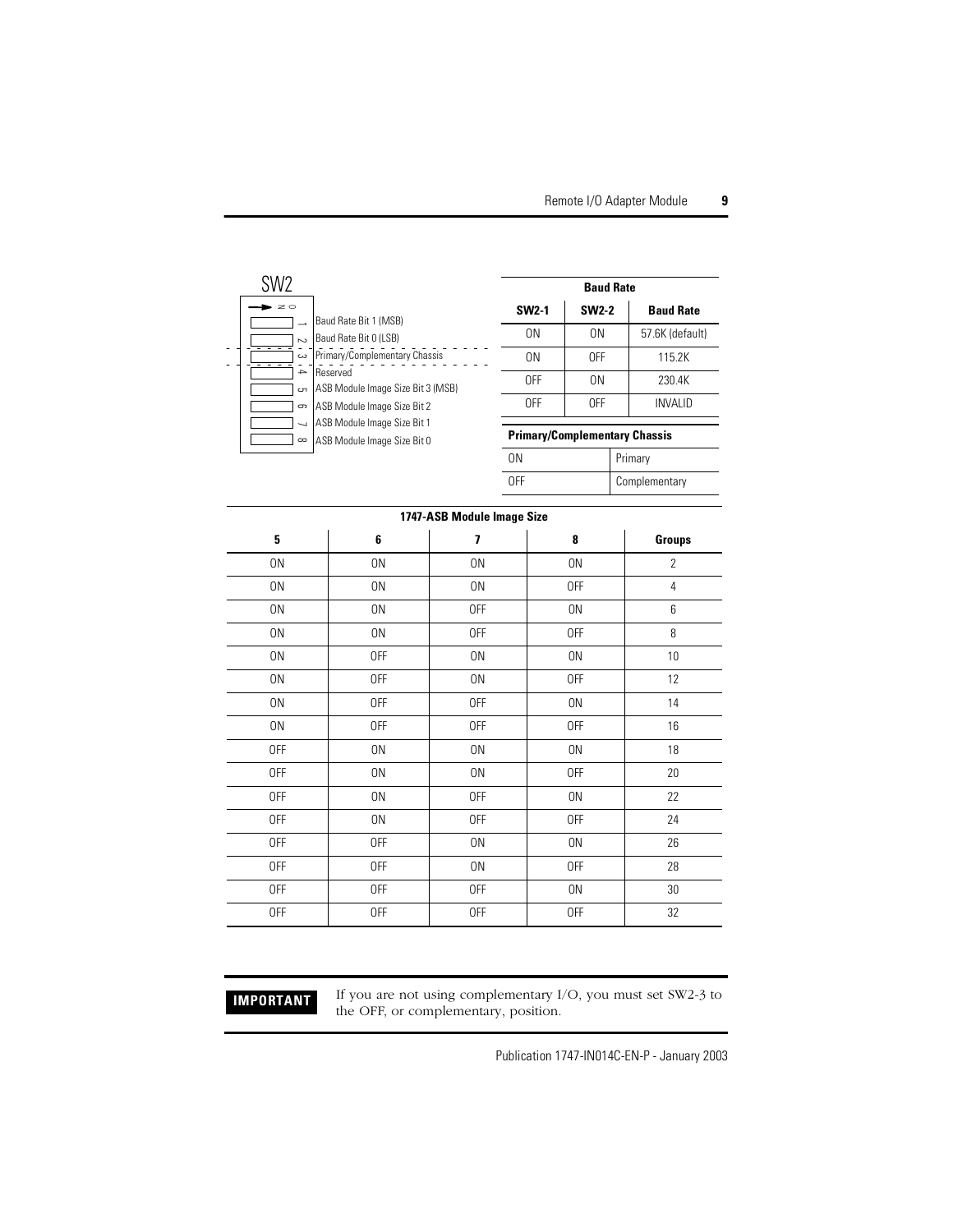| SW3                     |                                                                        |
|-------------------------|------------------------------------------------------------------------|
| $\sim$<br>ى             | <b>Hold Last State</b><br>Processor Restart Lockout<br>Link Response   |
| $\rightarrow$<br>сл<br> | Last Chassis/PLC-3 Backup<br>Addressing Mode Bit 1 (MSB)               |
| တ<br>$\infty$           | Addressing Mode Bit 0 (LSB)<br>Specialty I/O Mode<br>I/O Module Keying |

| <b>Hold Last State</b> |                                  |
|------------------------|----------------------------------|
| ΠN                     | <b>Hold Last State</b>           |
| ∩FF                    | Do not Hold Last State (default) |
|                        |                                  |

#### **Processor Restart Lockout (after lost communications)**

| NΩ         | Automatic Restart (default) |
|------------|-----------------------------|
| <b>OFF</b> | Processor Lockout           |

#### **Link Response**

| ΩN  | Restricted (default) |
|-----|----------------------|
| ∩FF | Unrestricted         |

| <b>Addressing Mode</b> |     |                             |  |
|------------------------|-----|-----------------------------|--|
| 0N                     | 0N  | Invalid                     |  |
| 0N                     | 0FF | 1-slot Addressing (default) |  |
| 0FF                    | ΩN  | 1/2-slot Addressing         |  |
| <b>OFF</b>             | 0FF | 2-slot Addressing           |  |

| <b>Last Chassis</b> |                            |
|---------------------|----------------------------|
| NΩ                  | Not Last Chassis (default) |
| ۱FF                 | Last Chassis               |

| <b>Specialty I/O Mode</b> |                       |
|---------------------------|-----------------------|
| ΩN                        | Discrete (default)    |
| ∩FF                       | <b>Block Transfer</b> |

#### **I/O Module Keying**

| ገN  | Save Mode (default) |
|-----|---------------------|
| ገFF | Check Mode          |

# <span id="page-9-0"></span>**Installing the Module**



Disconnect power before attempting to install or remove the module.



**1.** Make sure system power is off.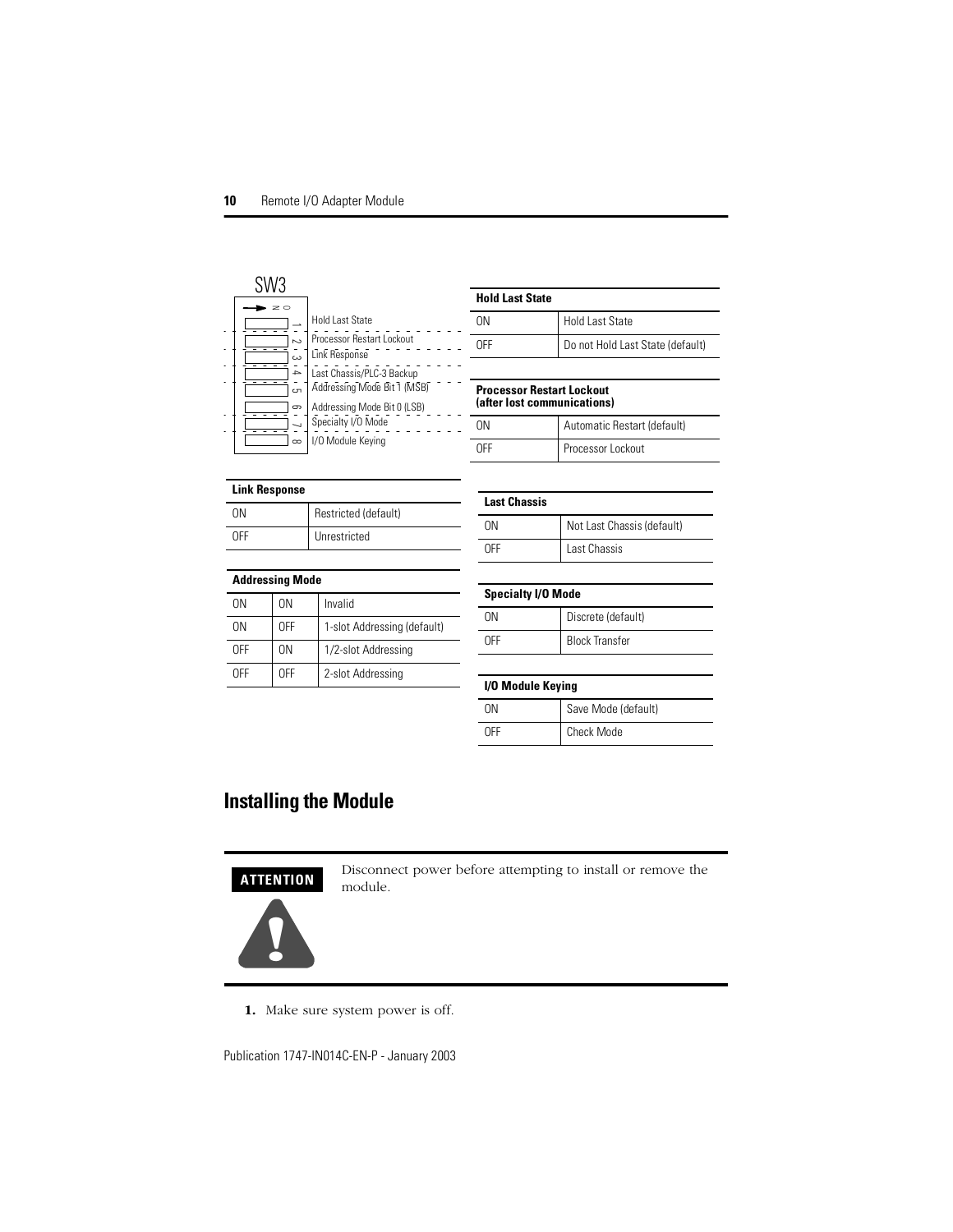**2.** Install the module in slot 0 of the remote chassis by aligning the circuit board with the chassis card guide.

The 1747-ASB module must be installed only in slot 0 (the left slot) of the remote chassis. Do not install the 1747-ASB module in the remote expansion chassis.

- **3.** Slide the module into the chassis until the top and bottom tabs lock into place. To remove the module, press and hold the release located on each self-locking tab and slide the module out.
- **4.** Cover all unused slots with the Card Slot Filler, Catalog Number 1746-N2.



# <span id="page-10-0"></span>**Connecting RIO Link Devices**

#### **Link Wiring**

The modules are connected in a daisy chain configuration on any RIO link. A daisy chain network is formed by connecting network devices together in a serial manner using Belden 9463 cable. Belden 9463 cable is the only approved cable for Allen-Bradley RIO links.

The total number of adapters allowed on the RIO link is:

- 32 if the scanner and *all* adapters on the RIO link have extended node capability
- 16 if the scanner or any adapter does not have extended node capability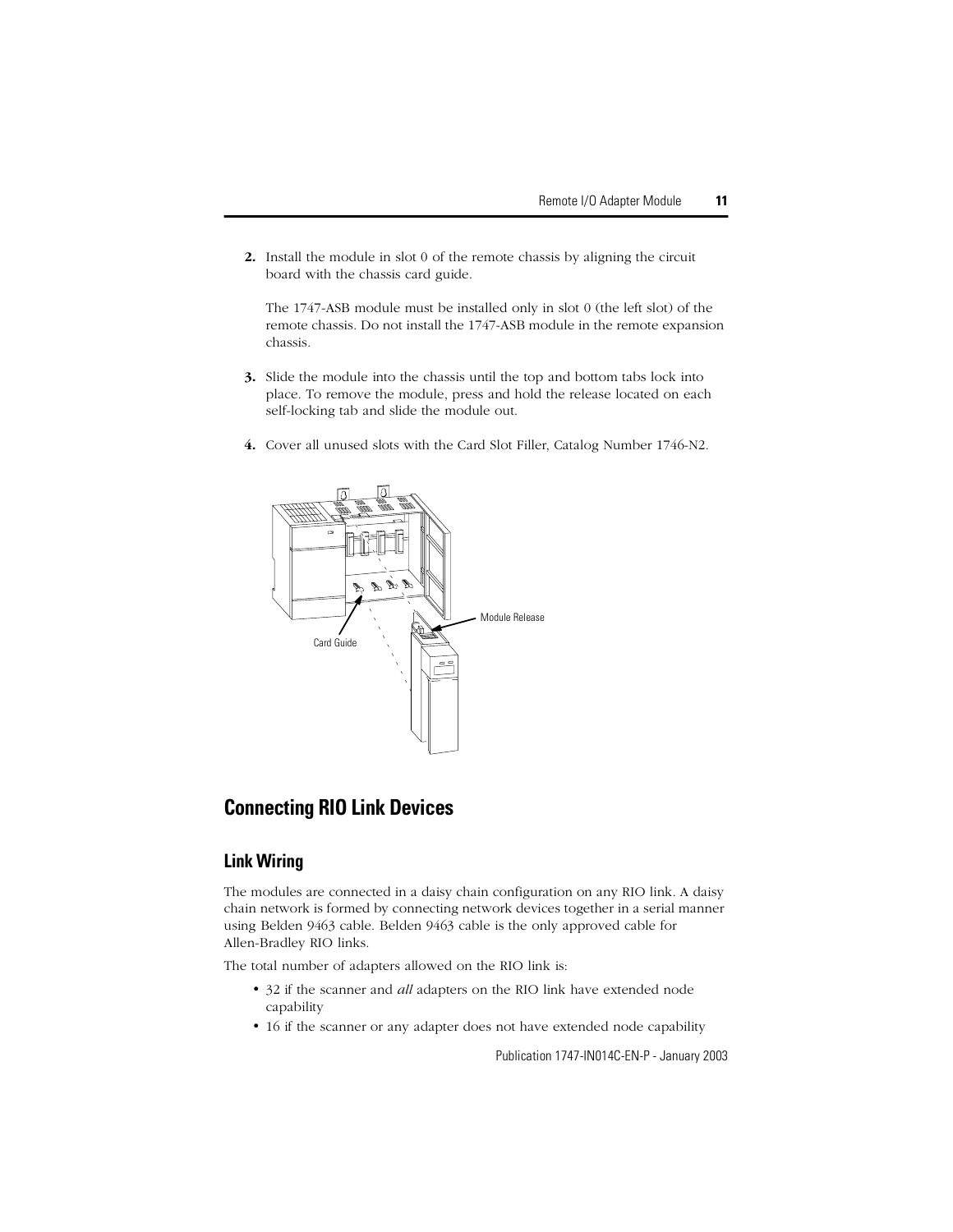There are no restrictions governing the spacing between the devices, as long as the maximum cable distance is not exceeded. Refer to the table on [page 18](#page-17-1) for baud rate and maximum cable distances.

**IMPORTANT** No two devices can be connected to the same point on the link. An example of correct and incorrect link wiring is shown below.

*Correct Link Wiring*



#### *Incorrect Link Wiring*

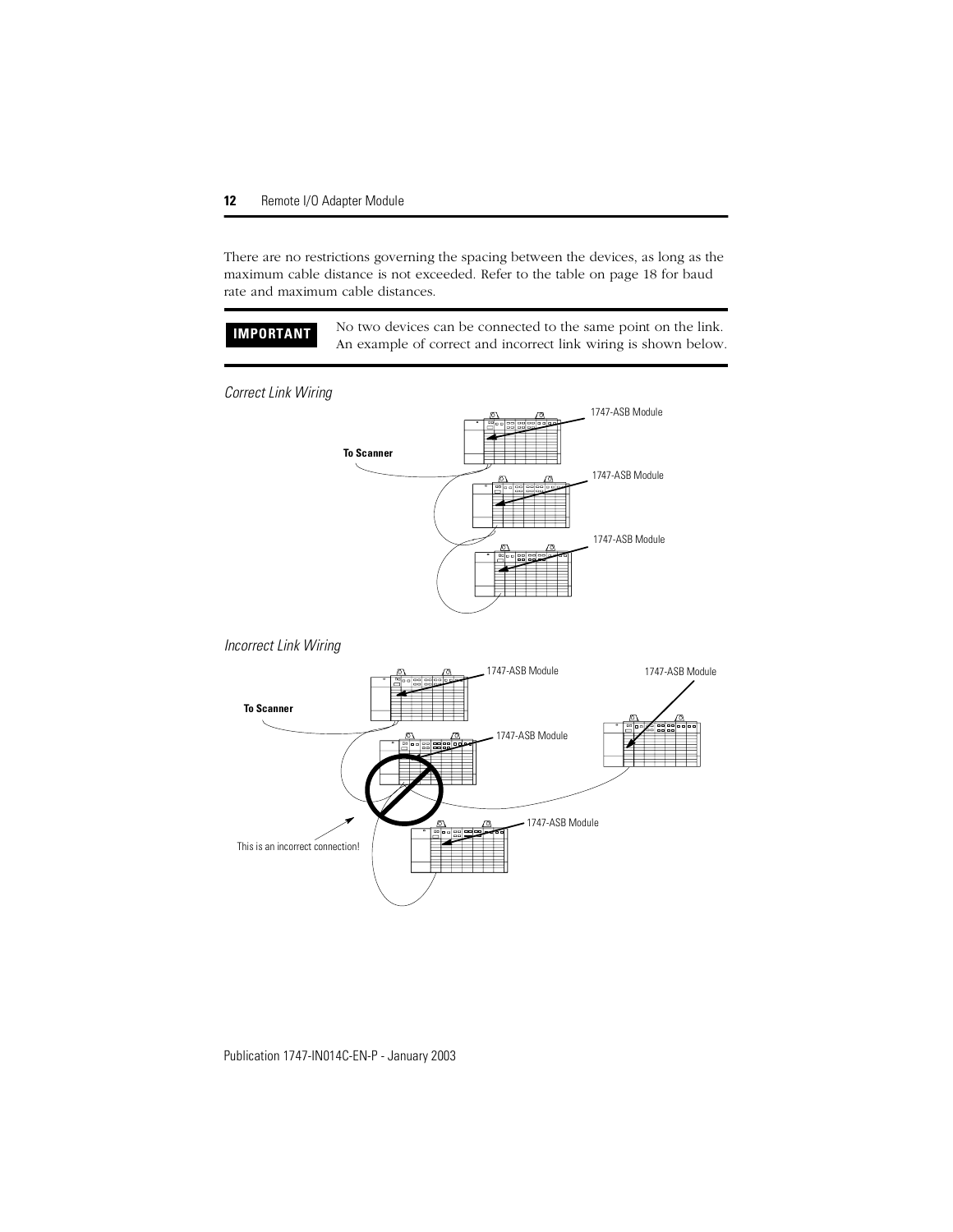#### **Link Termination**

A 6-pin keyed connector provides a quick connection to the RIO link and processor restart lockout switch. A user-supplied terminating resistor must be attached across lines one and two of the connector at each end of the RIO link. The size of the resistor depends on the baud rate and whether the scanner and all adapters have extended node capability, as shown in the table below. The cable shield must be connected to chassis ground *only* at one end of the RIO link.

|                                                     | <b>Baud Rate</b> | <b>Resistor size</b> |
|-----------------------------------------------------|------------------|----------------------|
| <b>Using Extended Node</b><br><b>Capability</b>     | All Baud Rates   | $82\Omega$ 1/2 Watt  |
|                                                     | 57.6K baud       | $150Ω$ 1/2 Watt      |
| <b>Not Using Extended</b><br><b>Node Capability</b> | 115.2K baud      | $150\Omega$ 1/2 Watt |
|                                                     | 230.4K baud      | $82\Omega$ 1/2 Watt  |

**IMPORTANT** If the signal integrity on the RIO link is compromised by environmental noise, improper termination, and/or improper cable installation, the 1747-ASB module scan rate drops. This is indicated by a pronounced flickering of the status display.



### **IMPORTANT** Do not connect anything to the NC (No Connect) terminal.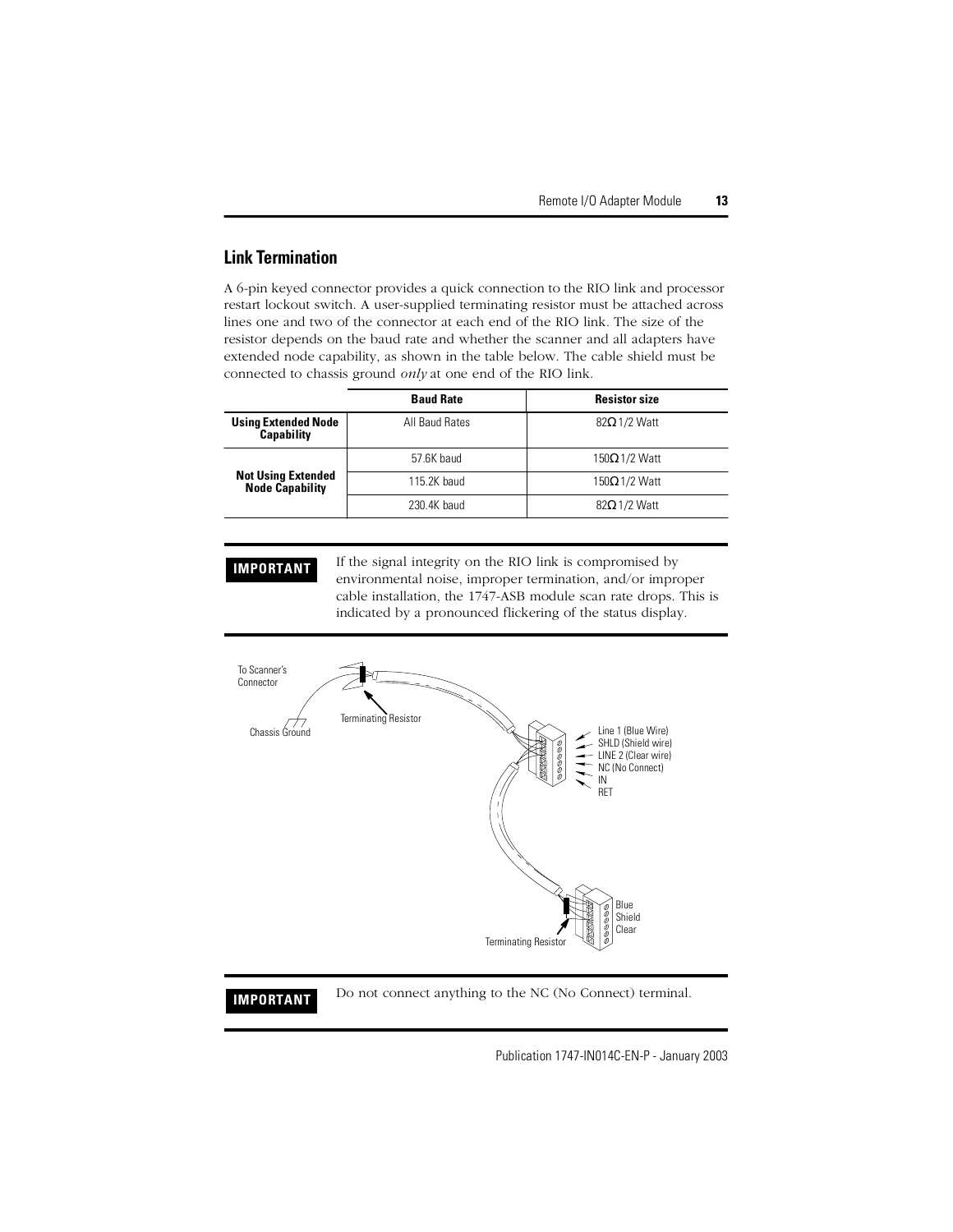## <span id="page-13-0"></span>**Wiring a Processor Restart Lockout Switch**

When processor restart lockout is enabled (SW3-2) and communications are restored, the 1747-ASB module does not respond to any type of communication, or communication commands until terminals IN and RET are momentarily shorted together. This occurs while the RIO scanner is attempting to communicate with the 1747-ASB module.



Cycling power on any 1747-ASB module chassis removes the processor restart lockout condition by re-initializing the 1747-ASB module.

Use a momentary switch (Class 1, Division 2) to short terminals IN and RET together. The processor restart lockout is removed as soon as the switch toggles back to the open circuit position.

**IMPORTANT** Do not connect anything to the NC (No Connect) terminal.

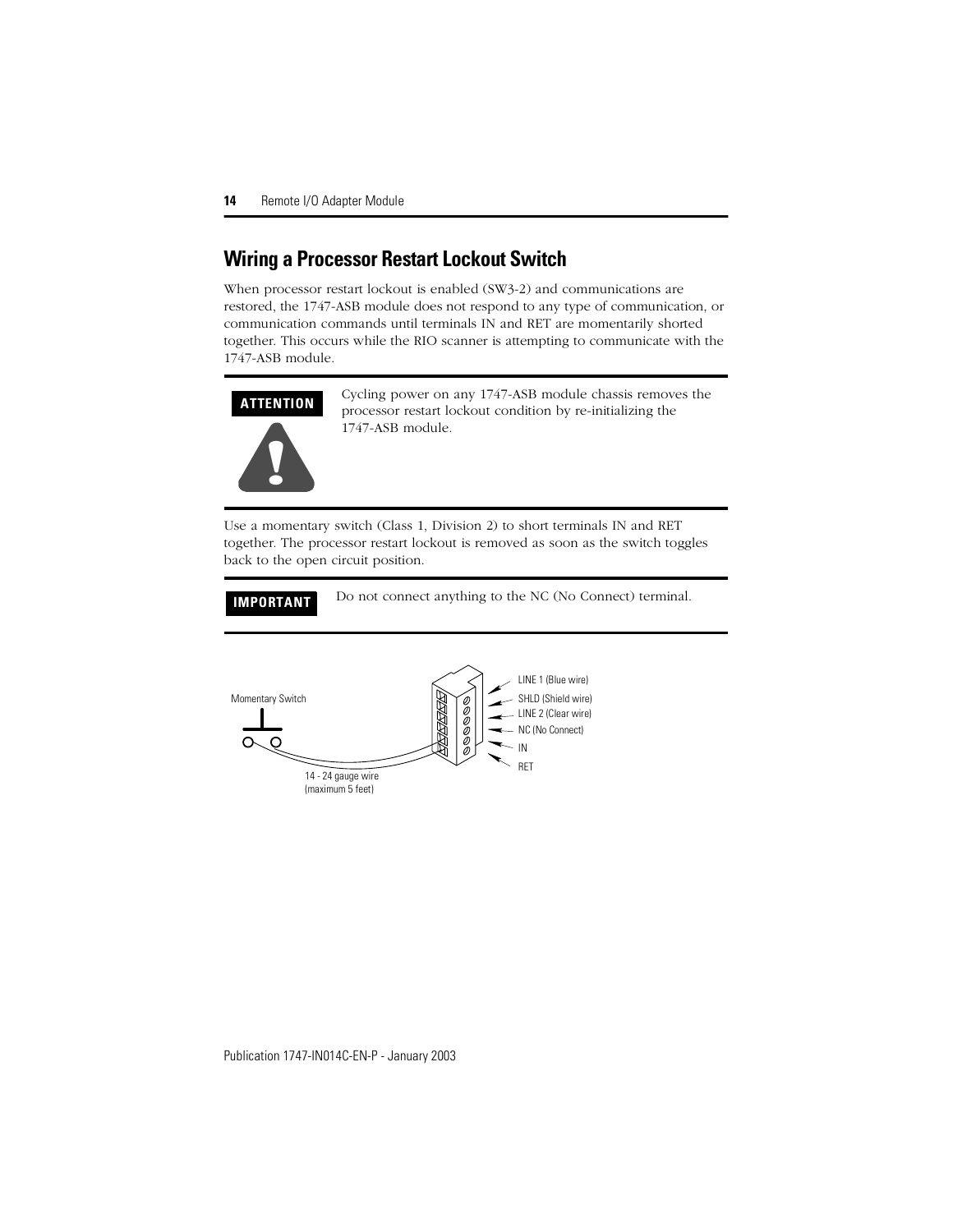## <span id="page-14-0"></span>**Installing I/O Module Addressing Labels**

Attach the Remote PLC or Remote SLC label to the outside bottom of each I/O module in your 1747-ASB chassis, as shown below. Fill out each label completely.



#### **Using a SLC as a Master**

If you are using a SLC processor as a master, each I/O module is addressed by the physical slot number of the 1747-SN scanner and the word that the I/O module uses in the scanner image. Data is transferred on the network by logical rack and logical group number. Refer to *Remote I/O Scanner User Manual*, publication number 1747-6.6, for more information on the 1747-SN.

### **Using a PLC as a Master**

If you are using a PLC processor as a master, each I/O module is addressed by logical rack and logical group, regardless of what physical slot it is in. If using a PLC processor as a master, attach octal labels.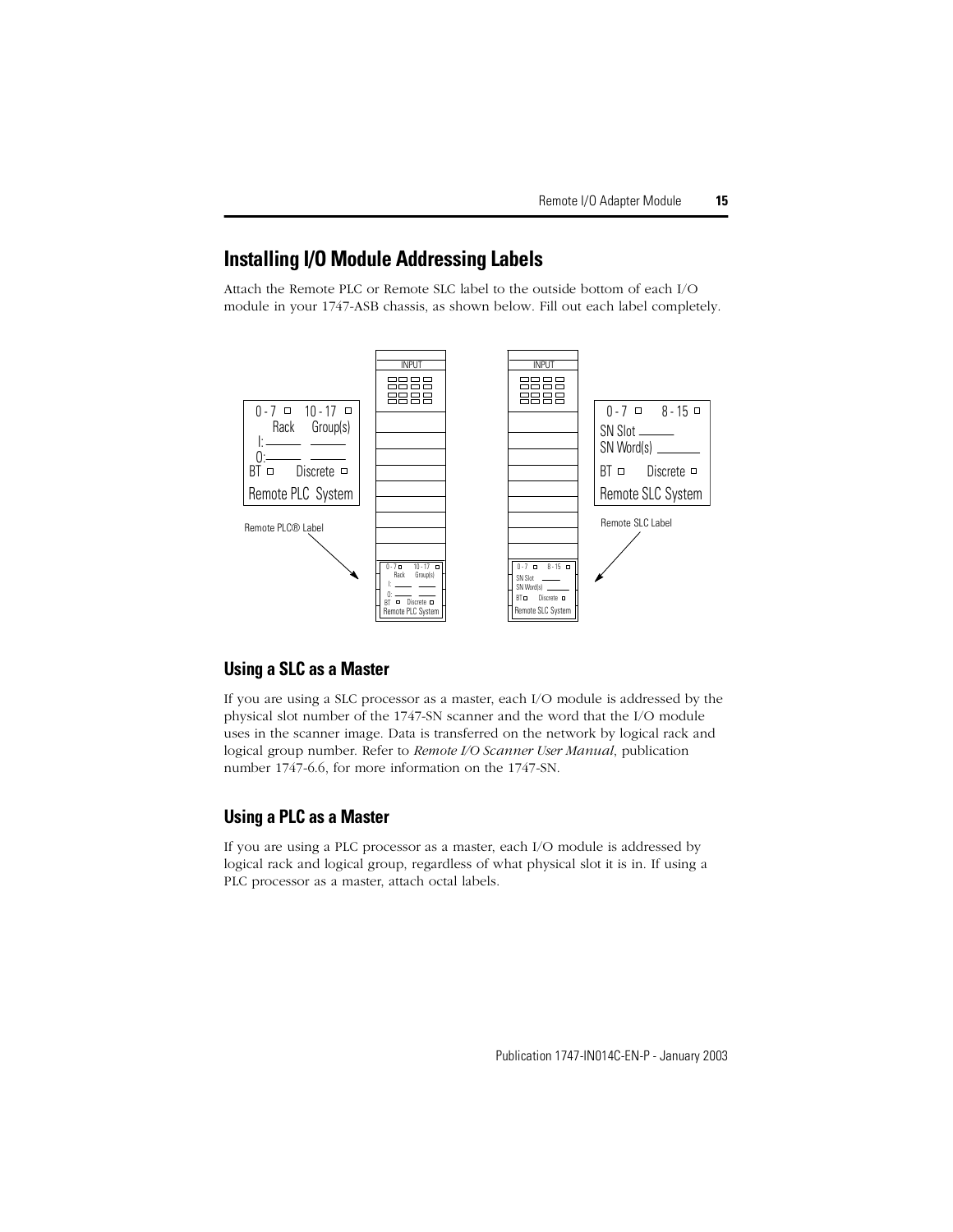## **Installing Octal Labels**

The octal filter and door label kits must be used when working with a PLC processor as a master. Adhere the octal labels over the existing decimal labels, as shown below. Contact your local Allen-Bradley distributor if you need to order additional label kits.

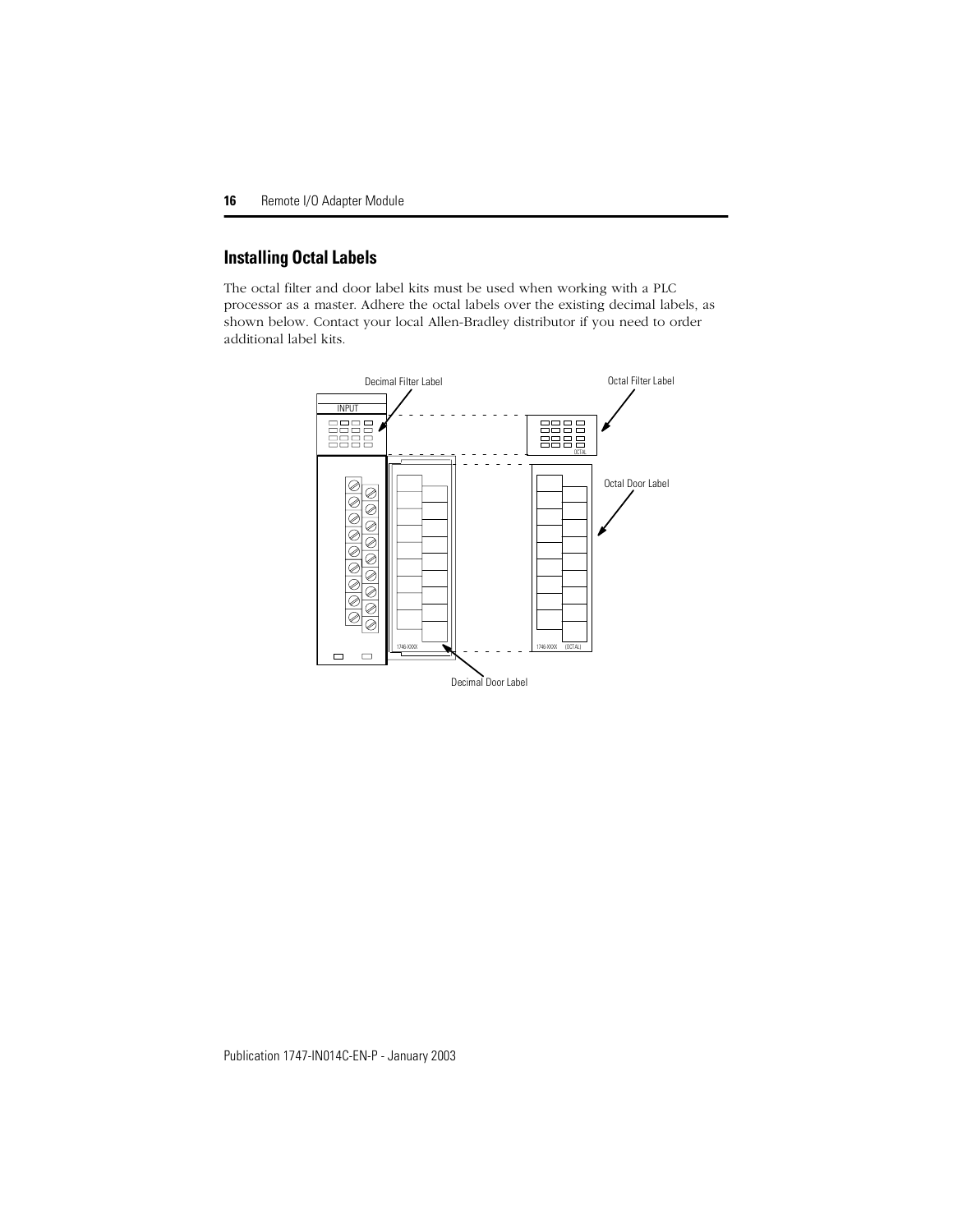# <span id="page-16-0"></span>**Performing System Start-up**

#### **ATTENTION**



Never insert, remove, or wire modules with power applied to the chassis or devices wired to the module.

Follow the steps below:

- **1.** Cycle power one last time in save mode (SW3-8 ON).
- **2.** Remove power from the system.
- **3.** Remove the 1747-ASB module and set SW3-8 to the OFF position (check mode).
- **4.** Replace the 1747-ASB module in slot 0.
- **5.** Apply power to your system.

## <span id="page-16-1"></span>**Checking Operation**

During normal operation (PLC or SLC in Run mode), the 1747-ASB module appears as shown below.

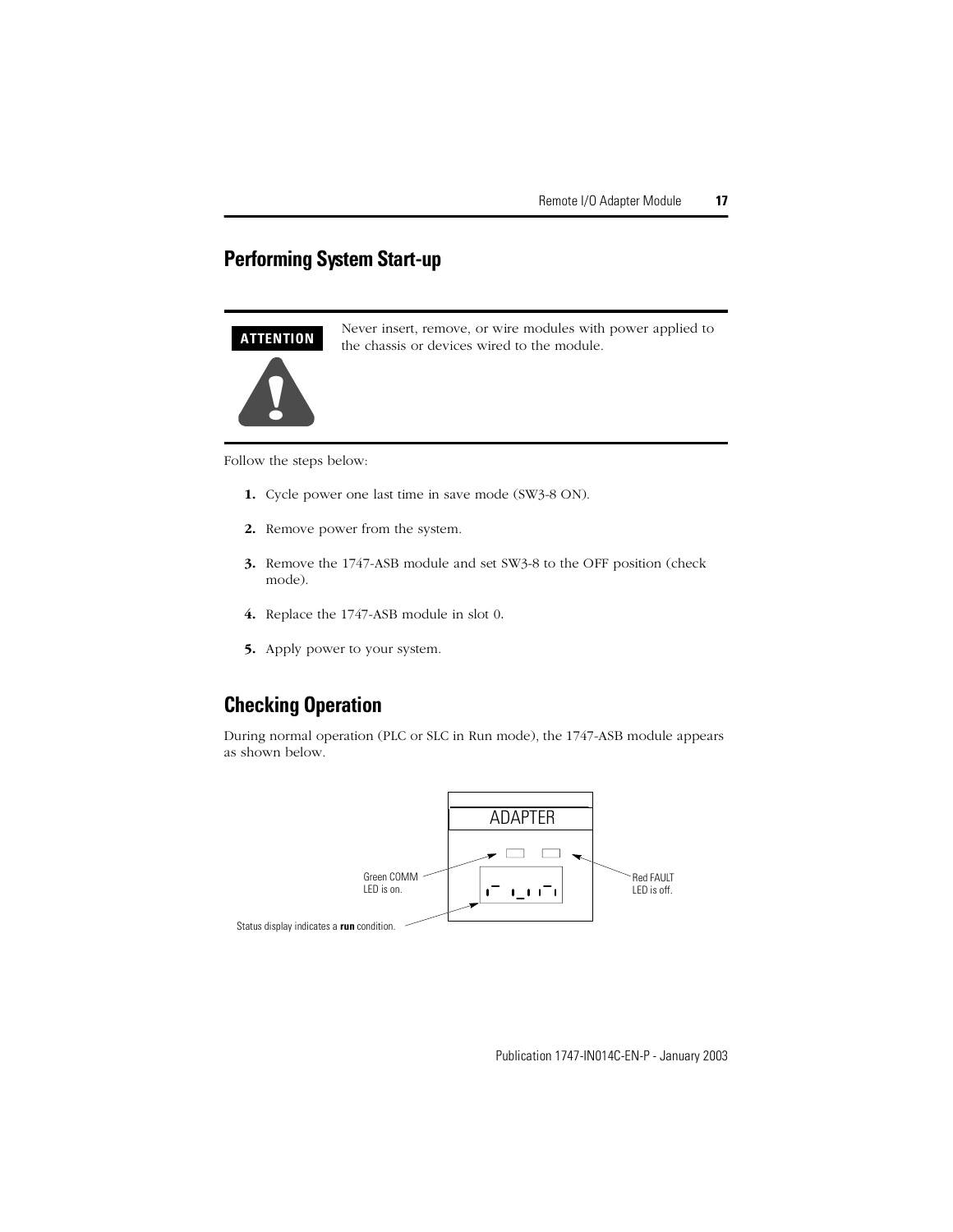# <span id="page-17-0"></span>**Specifications**

## **Adapter Operating Specifications**

| Backplane Current Consumption                                        | 375 mA at 5V dc                                                                                                                                                                  |  |
|----------------------------------------------------------------------|----------------------------------------------------------------------------------------------------------------------------------------------------------------------------------|--|
| Operating Temperature                                                | 32°F to 140°F<br>$(0^{\circ}$ C to 60 $^{\circ}$ C)                                                                                                                              |  |
| Storage Temperature                                                  | -40°F to +185°F<br>$(-40^{\circ}$ C to $+85^{\circ}$ C)                                                                                                                          |  |
| Humidity                                                             | 5% to 95% non-condensing                                                                                                                                                         |  |
| Noise Immunity                                                       | NEMA standard ICS 2-230                                                                                                                                                          |  |
| Vibration                                                            | Displacement: 0.015 inch, peak-to-peak at 5-57 Hz                                                                                                                                |  |
|                                                                      | Acceleration: 2.5Gs at 57-2000 Hz                                                                                                                                                |  |
| Shock (operating)                                                    | 30Gs                                                                                                                                                                             |  |
| <b>Agency Certification</b><br>(when product or packaging is marked) | UL Listed<br>CSA certified<br>Class I, Division 2 Groups A, B, C, D<br>CE compliant for all applicable directives<br>Marine Certified<br>• C-tick marked for all applicable acts |  |

## <span id="page-17-1"></span>**Baud Rate Determination of Maximum Cable Length and Terminating Resistor Size**

|                                           | <b>Baud Rate</b> | <b>Maximum Cable Distance</b><br>(Belden 9463) | <b>Resistor Size</b> |
|-------------------------------------------|------------------|------------------------------------------------|----------------------|
| <b>Using Extended</b>                     | 57.6K baud       | 3048 meters (10,000 feet)                      | $82\Omega$ 1/2 Watt  |
| <b>Node Capability</b>                    | 115.2K baud      | 1524 meters (5,000 feet)                       |                      |
|                                           | 230.4K baud      | 762 meters (2,500 feet)                        |                      |
| <b>Not Using</b>                          | 57.6K baud       | 3048 meters (10,000 feet)                      | $150\Omega$ 1/2 Watt |
| <b>Extended Node</b><br><b>Capability</b> | 115.2K baud      | 1524 meters (5,000 feet)                       |                      |
|                                           | 230.4K baud      | 762 meters (2,500 feet)                        | $82\Omega$ 1/2 Watt  |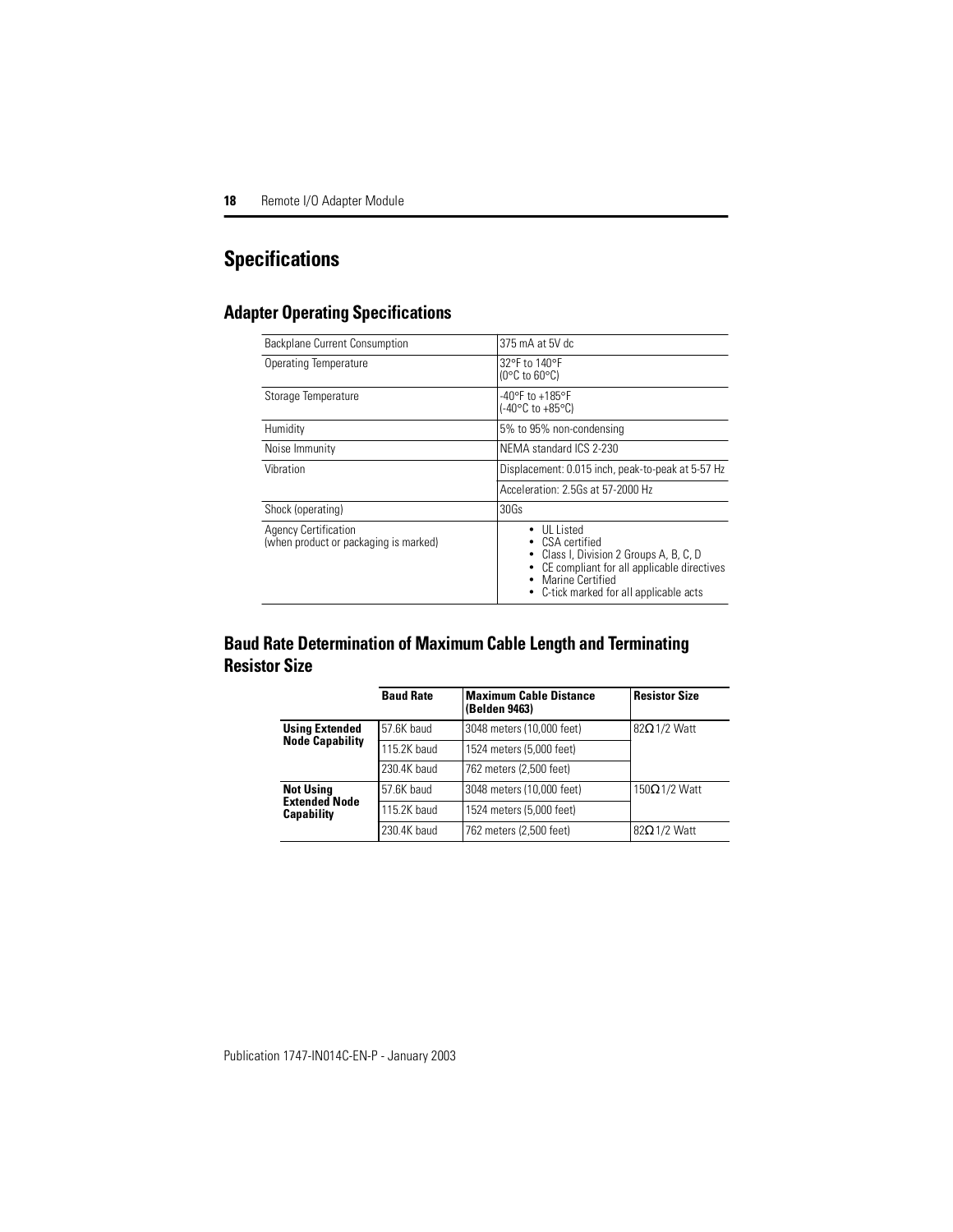# <span id="page-18-0"></span>**For More Information**

| For                                                                                                              | <b>Refer to this Document</b>                                          | Pub. No.   |
|------------------------------------------------------------------------------------------------------------------|------------------------------------------------------------------------|------------|
| A more detailed description on how to install and use<br>your Remote I/O Adapter Module.                         | Remote I/O Adapter Module<br>User Manual                               | 1747-6.13  |
| A more detailed description on how to install and use<br>your Remote I/O Scanner Module (1747-SN).               | Remote I/O Scanner Module<br>User Manual                               | 1747-6.6   |
| A more detailed description on how to install and use<br>your SLC 500™ Modular Hardware Style Control<br>System. | SLC 500™ Modular Hardware<br>Style User Manual                         | 1747-UM011 |
| A more detailed description on how to install and use<br>your SLC 500™ Fixed Hardware Style Control<br>System.   | SLC 500TM Fixed Hardware<br>Style Installation and Operation<br>Manual | 1747-6.21  |

If you would like a manual, you can:

- download a free electronic version from the internet: **www.theautomationbookstore.com**
- purchase a printed manual by:
	- **–** contacting your local distributor or Rockwell Automation representative
	- **–** visiting **www.theautomationbookstore.com** and placing your order
	- **–** calling **1.800.963.9548** (USA/Canada) or **001.330.725.1574** (Outside USA/Canada)